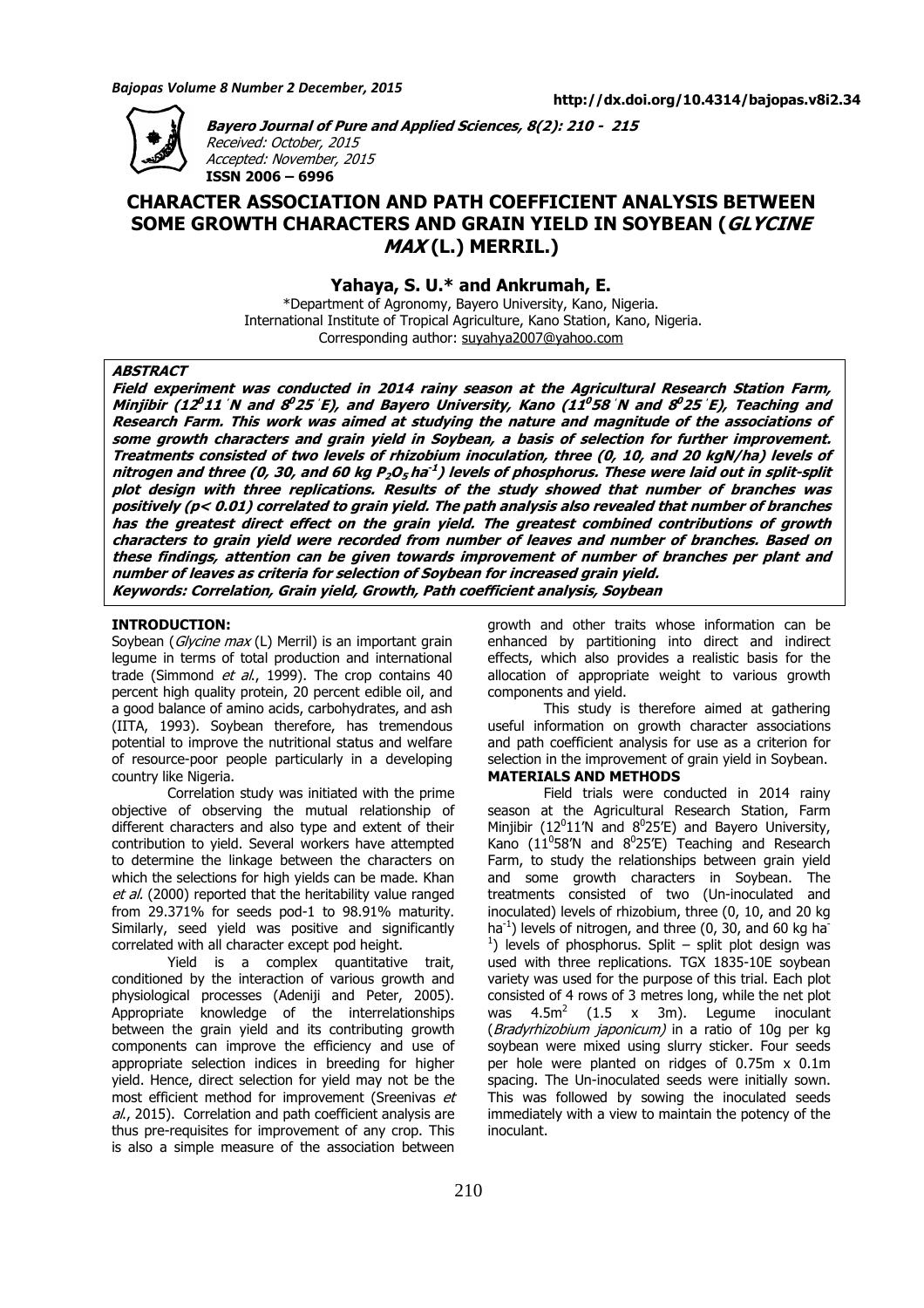#### *Bajopas Volume 8 Number 2 December, 2015*

Nitrogen and phosphate fertilizers from urea (46%N) and single super phosphate ( $P_2O_5$ ) kg ha<sup>-1</sup> were basally applied to the designated plots at 7 days after planting as per the treatments. Weeds were controlled manually using hoe at 2, 4 and 6 weeks after planting. There were no pests incidence observed throughout the trial period, hence no pest control measure were taken. Data were collected on plant height, number of leaves per plant, number of branches per plant, leaf area index, plant dry matter and the grain yield. Simple correlation coefficients between the grain yield (y) and the growth characters (x) and within the growth characters themselves were worked out using the following equation after Poohlman (1959).

 SPxy \_\_\_\_\_\_\_\_\_

where  $r =$  Correlation coefficient,  $SPxy =$  Sum of products of x and y

 $ssx =$  sum of products of x, i.e.,  $\sum (x - \ddot{x})^2$  $ssy =$ sum of products of y, i.e.,  $\Sigma$  (y -  $\bar{y}$ )<sup>2</sup>

The calculated coefficients were further used to develop the following simultaneous equations in order to partition the correlations into cause and effect by working out the path coefficients  $(P<sub>i</sub>)$ 

<sup>r</sup><sup>16</sup> = p1 + p2r<sup>12</sup> + p3r<sup>13</sup> + p4p14 + p5r15 …………………………….. (1) <sup>r</sup><sup>26</sup> = p1r12 <sup>+</sup> p<sup>2</sup> + p3r<sup>23</sup> + p4r24 + p5r25 ……………………………….(2) <sup>r</sup><sup>36</sup> = p1r13 + p2r<sup>23</sup> + p<sup>3</sup> + p4r34 + p5r35 ……………………………..

(3) <sup>r</sup><sup>46</sup> = p1r14 <sup>+</sup> p2r<sup>24</sup> + p3r<sup>34</sup> + p4 + p5r45 ………………………………(4)

<sup>r</sup><sup>56</sup> = p1r15 <sup>+</sup> p2r<sup>25</sup> + p3r<sup>35</sup> + p4r45 + p5 ………………………………(5) From the above equations  $p_1$ ,  $p_2$ ,  $p_3$ ,  $p_4$  and  $p_5$  are the path coefficients (direct effects) while  $p_1r_{13}$ ,  $p_1r_{23}$ ,  $p_1r_{34}$ , p1r45, p2r23, p2r24, p2r25, p3r25, p3r34, p3r35 and p4r45 are the indirect effects while  $r_{12}$  ......  $r_{56}$  are the correlation coefficients. The individual and combined percentage contributions of any two characters were also computed using the following relation as described by Gomez and Gomez (1984).

where  $E =$  Percent individual contribution

 $E_{ii}$  = Combined percent contribution of characters i and j

 $R_{ii}$  = Coefficient of correlation between i and j

 $P_i$  and  $p_j$  = Path coefficients of characters i and j, respectively.

The residual factor  $(R_x)$ , which represents the unaccounted error by the direct and combined effects, is calculated by the following:

while the sum of the percent contribution (individual and combined) as well as the residual should add up to 100.

#### **RESULTS AND DISCUSSION**

The matrix of simple correlation coefficients (ɤ) between grain yield and some growth characters in Soybean is presented in Table 1. Results of the correlation analysis revealed significant ( $p$ < 0.01) and positive associations between most of the growth characters to grain yield of Soybean. This indicated that number of branches per plant was significantly  $(p< 0.01)$  and positively correlated to grain yield. There were also significant correlations among the growth characters themselves in which plant height was significantly ( $p$ < 0.01) correlated to number of leaves, number of branches and the leaf area index, respectively. These indicated the dependency of these characters as more branches bears more leaves with more surface areas and increased photosynthetic capacity to translate to increased grain yield. Similar findings were earlier reported by several authors, some of whom are (Singh et al., 2000; Singh and Yadava., 2000), for improved grain yield in Soybean.

A study of the direct and indirect effect as well as total contributions of some growth characters to grain yield of soybean is presented in Table 2. This showed that the total contribution of the plant height to yield was 0.368. Out of this, the direct contribution of plant height was  $0.1166$ . Similarly, the indirect contribution of plant height via leaf area index and plant dry matter was found to be negative  $(-0.1153)$ and -0.0053), respectively thus signifying an ill contributions in this association. This also corroborated with the findings of Shahid Igbal et al. (2003) who reported that improvement of one character could result in partial decrease of the other character. The indirect associations via number of leaves and branches were 0.0947 and 0.2774, respectively. Results of the study also showed that  $0.491$  was the total contribution of number of leaves to grain yield. Out of this 0.1964 was directly contributed by the number of leaves. Similarly, 0.0562, 0.3465, -0.1069 and -0.0011 were contributed indirectly via plant height, number of branches, leaf area index and plant dry matter, respectively. The significant and positive contribution of number of leaves to grain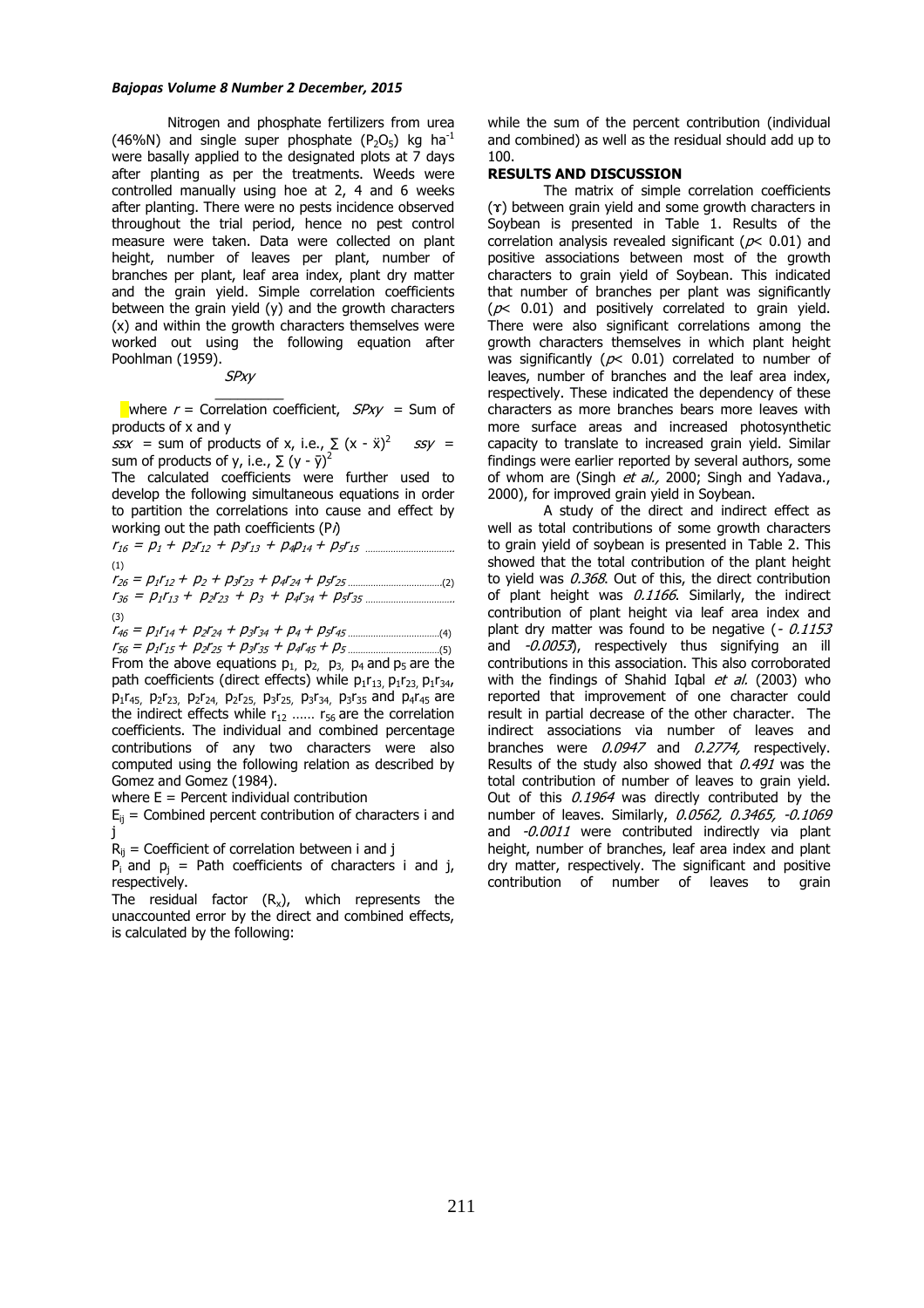### *Bajopas Volume 8 Number 2 December, 2015*

Table 1: Matrix of correlation coefficient (ɤ) showing association between grain yield and some growth characters of Soybean.

| Character<br>dry              | Grain<br>matter $(gm^{-2})$ | Plant height<br>(cm)<br>yield $(kgha^{-1})$ | Number of<br>Leaves per<br>Plant | Number of<br>plant | Leaf area<br>branches per | Plant<br>index           |  |
|-------------------------------|-----------------------------|---------------------------------------------|----------------------------------|--------------------|---------------------------|--------------------------|--|
| Plant height                  |                             | 1.00                                        |                                  |                    |                           |                          |  |
| Number of leaves<br>Per plant |                             | $0.482**$                                   | 1.00                             |                    |                           |                          |  |
| Per plant                     | Number of branches          | $0.498**$                                   | $0.622**$                        | 1.00               |                           |                          |  |
| Leaf area index               |                             | $0.439**$                                   | $0.407**$                        | $0.303*$           | 1.00                      |                          |  |
| Plant dry matter<br>1.00      |                             | 0.083                                       | 0.017                            | 0.056              | 0.096                     |                          |  |
| Grain yield<br>0.045          | 1.00                        | $0.368*$                                    | $0.491*$                         | $0.654**$          | 0.031                     | $\overline{\phantom{a}}$ |  |

Table 2: Direct, Indirect and Total Contribution of Some Growth Characters to Grain Yield of Soybean.

| <b>Growth Character</b> |                     |                                          |                                | <b>Effect Through</b> |  |
|-------------------------|---------------------|------------------------------------------|--------------------------------|-----------------------|--|
|                         | <b>PH</b>           | <b>NLVS</b><br><b>PDM</b><br>Total Corr. | <b>NBR</b><br>(cm)             | LAI                   |  |
| <b>PH</b>               | 0.1166<br>$-0.0053$ | 0.0947<br>$0.3681*$                      | 0.2774                         | $-0.1153$             |  |
| <b>NLVS</b>             | 0.0562<br>$-0.0011$ | 0.1964<br>$0.4911*$                      | 0.3465                         | $-0.1069$             |  |
| <b>NBR</b>              | 0.0581<br>$-0.0061$ | 0.1222<br>$0.6541**$                     | 0.5570                         | 0.0796                |  |
| LAI                     | 0.0512<br>$-0.0061$ | 0.0799<br>0.0311                         | 0.1688                         | $-0.2627$             |  |
| <b>PDM</b><br>$-0.0640$ | 0.0097<br>$-0.0450$ | 0.0033                                   | 0.0312                         | $-0.0252$             |  |
| PH: Plant Height        |                     | <b>NLVS: Number of leaves</b>            | <b>NBR:</b> Number of Branches | LAI:                  |  |

Leaf Area Index

**PDM**: Plant Dry Matter **Underlined** – Direct effects

yield may be due to increased photosynthetic surface areas and hence dry matter accumulation. Similar results were reported by Shrivasta et al. (2001) for positive direct effects of number of leaves and number of branches on seed yield of Soybean. Similarly, the total contribution of number of branches was  $0.652$ , out of which  $0.5570$  was directly contributed by the

number of branches. The indirect contributions of number of branches via plant height, number of leaves, leaf area index and plant dry matter were 0.0581, 0.1222, 0.0796 and -0.061, respectively. This indicated number of branches as an important growth character in deciding grain yield in soybean as reported by Shahid et al. (2003) and Shrivasta et al. (2001).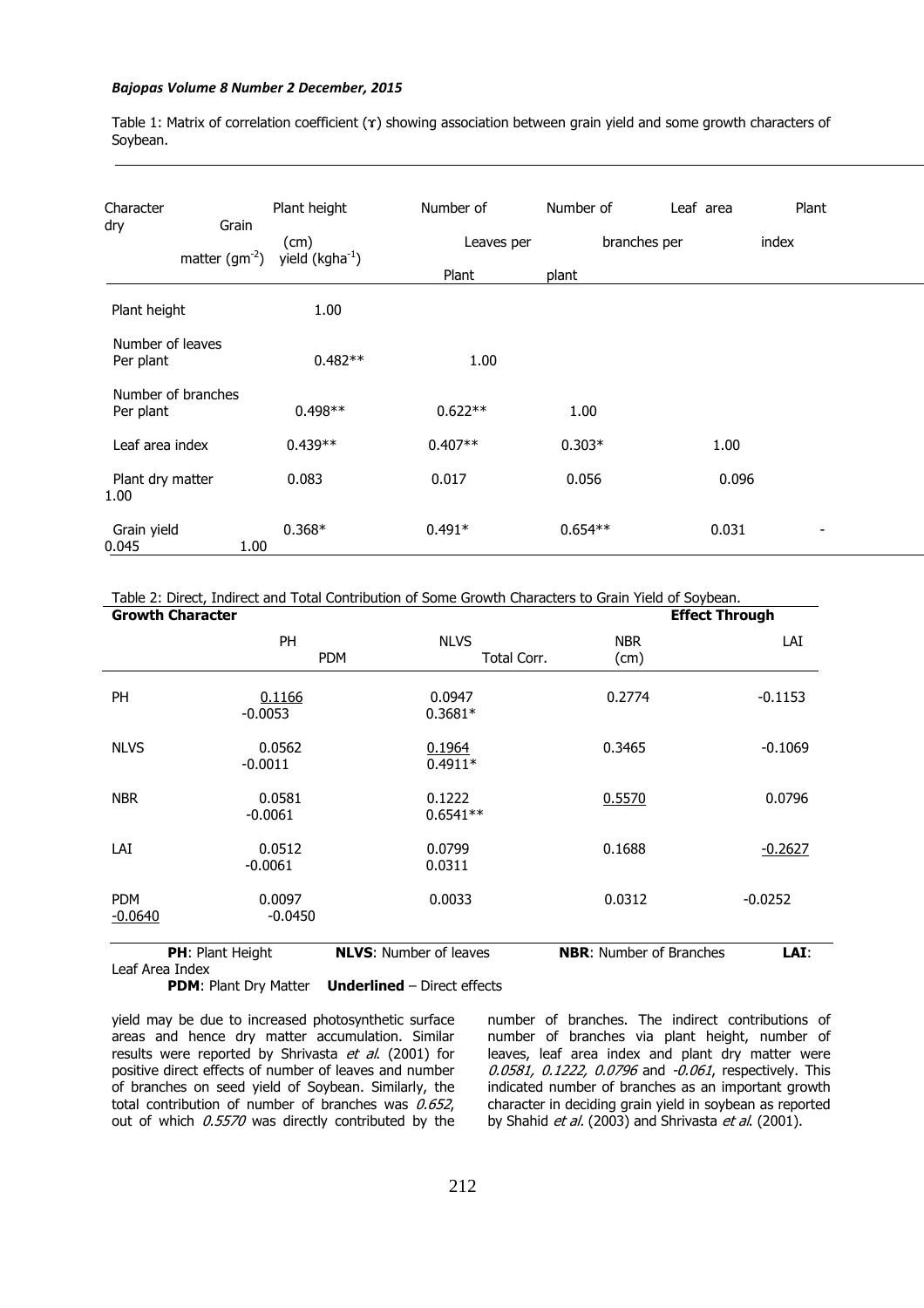#### *Bajopas Volume 8 Number 2 December, 2015*

The total contribution of leaf area index was small and insignificant in this study  $(0.031)$ . Out of this, -0.2627 was directly contributed by the leaf area index. However, only 0.0512, 0.0799, 0.1688 and -0.0061 were contributed indirectly via plant height, number of leaves, number of branches and plant dry matter, respectively. The results also indicated a negative total contribution of plant dry weight (-0.045), out of which only -0.0640 was directly contributed by the plant dry matter. Similarly, the indirect contributions via plant height, number of leaves, number of branches, and leaf area index were  $0.0097$ , 0.0033, 0.0312 and -0.0252, respectively.

When the individual percentage contributions of the growth components were examined, it was noted that the percentage (direct) contribution of the plant height was  $1.360\overline{4}$  (Table 3). Similarly, the individual percentage (direct) contributions of the number of leaves, number of branches, leaf area index and plant dry matter were 3.8563, 31.0211, 6.9035 and 0.4094 respectively. This indicates that number of branches to have contributed much higher to grain yield among the growth characters tested. This is expected because of the proportionality of number of branches to number of leaves which will translate to increased yield. The combined contributions of plant height and leaf area index were negative.

Table 3: Direct and Combined Contributions (%) and Residual Effects of some Growth Characters to Grain Yield of Soybean in 2014 wet season.

| <b>Character</b>                                                              |                                                          | <b>Percentage Contribution</b> |  |
|-------------------------------------------------------------------------------|----------------------------------------------------------|--------------------------------|--|
| $(P_1)^2$ x 100<br><b>Direct contributions</b>                                |                                                          |                                |  |
| $(P_1)^2$<br>$(P_2)^2$<br>$(P_3)^2$<br>Plant height                           |                                                          | 1.3604                         |  |
| Number of leaves                                                              |                                                          | 3.8563                         |  |
| Number of branches                                                            |                                                          | 31.0211                        |  |
| $(P_4)^2$<br>Leaf area index                                                  |                                                          | 6.9035                         |  |
| $(P_5)^2$<br>Plant dry matter                                                 |                                                          | 0.4094                         |  |
| <b>Combined contributions</b>                                                 | <u>(2r<sub>ij</sub>p<sub>i</sub>p<sub>i</sub>) x 100</u> |                                |  |
| Plant height and Number of leaves                                             | $(2r_{12}p_1p_2)$                                        | 2.2079                         |  |
| Plant height and Number of branches                                           | $(2r_{13}p_1p_3)$                                        | 6.4701                         |  |
| Plant height and Leaf area index                                              | $(2r_{14}p_1p_4)$                                        | $-2.6906$                      |  |
| Plant height and Plant dry matter                                             | $(2r_{15}p_1p_5)$                                        | $-0.1239$                      |  |
| Number of leaves and Number of branches                                       | $(2r_{23}p_2p_3)$                                        | 13.6061                        |  |
| Number of leaves and Leaf area index                                          | $(2r_{24}p_{2}p_{4})$                                    | $-4.1999$                      |  |
| Number of leaves and Plant dry matter                                         | $(2r_{25}p_2p_5)$                                        | $-0.0427$                      |  |
| Number of branches and Leaf area index                                        | $(2r_{34}p_3p_4)$                                        | $-8.8682$                      |  |
| Number of branches and Plant dry matter                                       | $(2r_{35}p_3p_5)$                                        | $-0.3991$                      |  |
| Leaf area index and Plant dry matter                                          | $(2r_{45}p_{4}p_{5})$                                    | $-0.3228$                      |  |
| Residual<br>$1 - (p_1r_{16} + p_2r_{26} + p_3r_{36} + p_4r_{46} + p_5r_{56})$ |                                                          | 50.1669                        |  |
| Total                                                                         |                                                          | 100,0000                       |  |

(-2.6906). Similar trend was observed for the combined effects of plant height and plant dry matter, number of leaves and leaf area index, number of leaves and plant dry matter, number of branches and leaf area index, number of branches and plant dry matter, as well as leaf area index and plant dry matter in which -0.1239, -4.1999, -0.0427, -8.8682, -0.3991 and -0.3228 were contributed respectively. There were slight increase and positive combined contributions of plant height and number of leaves, plant height and number of branches as well as number of leaves and number of branches in which 2.2079, 6.4701 and 13.6061 were contributed respectively. Out of all these contributions, 50.1669% could now be accounted for as residuals (Figure 1). This might be due to variation in the rates of applied fertilizer as reported by Majid et

al. (2009) on the effect of Rhizobium inoculation, N and P fertilization on growth, yield and nodulation of Soybean.

# **CONCLUSION**

The results of the simple correlation analysis revealed a highly significant and positive association between and amongst most of the characters assessed. Similarly, path coefficient analysis between growth and yield components revealed that number of branches per plant had the greatest effect on the grain yield of soybean. The combined contributions were also greatest via number of leaves and number of branches. Advanced study is therefore suggested to validate these results for selection of desirable character for increased yield of Soybean in the study area.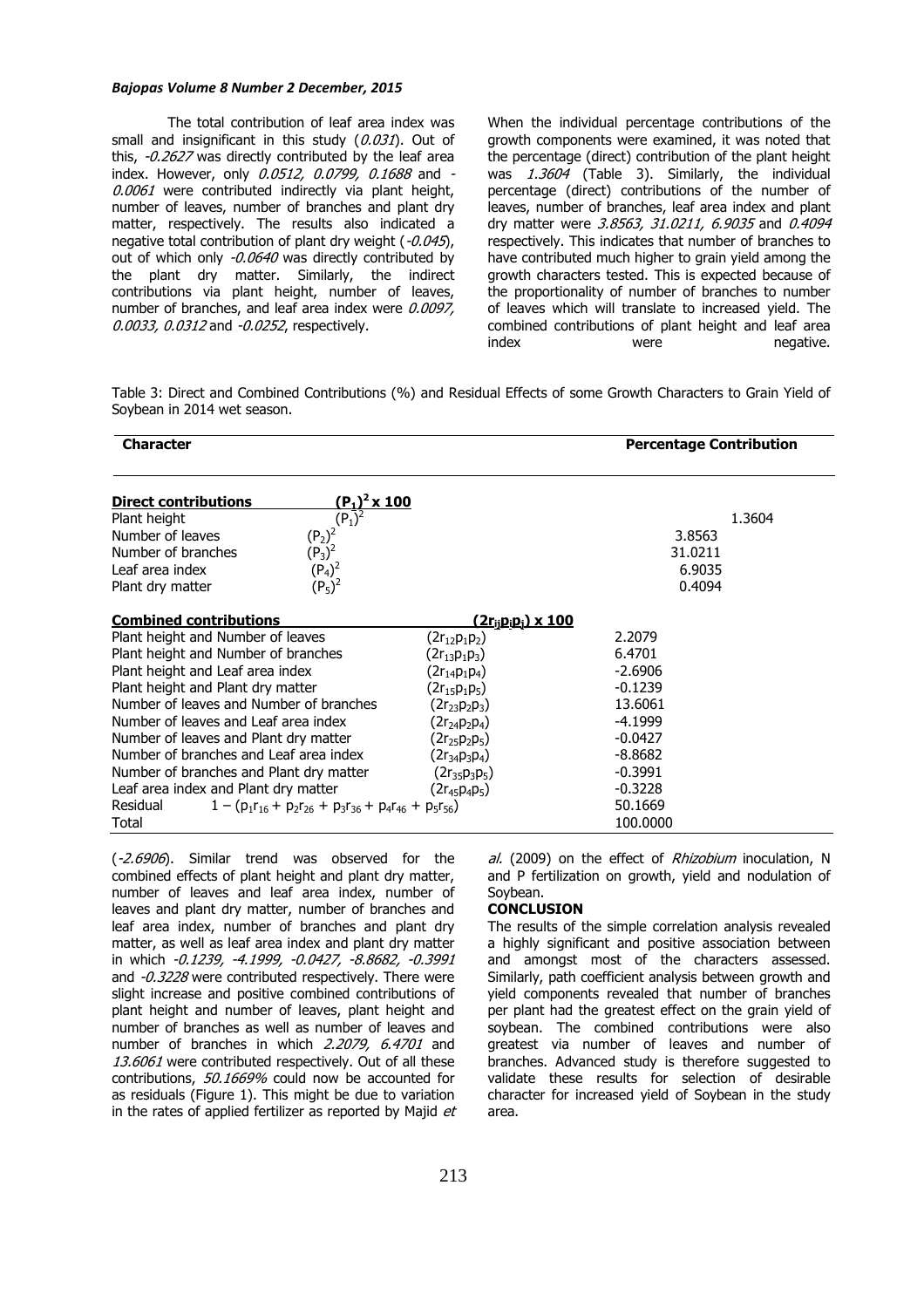

Soybean during 2014 wet season at Minjibir and BUK

- 
- $1 =$  Plant Height  $2 =$  Number of Leaves  $\overline{4}$  Direct effect  $2 =$  Number of Leaves
- 3 = Number of Branches
- 4 = Leaf Area Index
	- 5 = Plant Dry Matter

#### **REFERENCES**

- Adeniji, O. T. and Peter, J. M. (2005). Stepwise regression analysis of pod and seed yield characters in segregating F2 population of West African Okra (*Abelmoschus caillei*.) Proceedings of 30<sup>th</sup> Conference, Genetic Society of Nigeria, pp250-258.
- Gomez, K. A and Gomez, A. A. (1984). Statistical Procedures for Agricultural Research,
	- 2<sup>nd</sup> edition. John Wiley and Sons Inc., New York.
- IITA (1993). Archival Report (1988-1992), Crop Improvement Division, Grain Legume Improvement Program Part III. Soybean Biological Nitrogen Fixation. Pp: 10.
- Khan, A., M. Hatam and A. Khan (2000). Heritability and interrelationship among yield determining components of soybean varieties. Pakistan

# Journal of Agricultural Research, **116:** 5-8.

- Majid, M. T., M. K. Abbasi., R. Nasir., K. Abdul and H. K. Mushtaq (2009). Effect of Rhizobium Inoculation and NP fertilization on growth, yield and nodulation of Soybean (Glycine  $max$  L.) in the sub-humid hilly region of Rawalakot Azad Jammu and Kashmir, Pakistan. African Journal of Biotechnology **8(22):** 6191 – 6200.
- Poohlman, J. M. (1959). Breeding Sugarbeets. Breeding Field Crops. Holt Rinehart and Winston Inc., New York pp. 329 – 352
- Shahid I, Tariq, M., Tahira, M. A., Muhammad, A., and Muhammad, S. (2003). Path coefficient analysis in different genotypes of soybean (Glycine max (L.) Merill). Pakistan Journal of Biological Science **6(12):** 1085 – 1087.